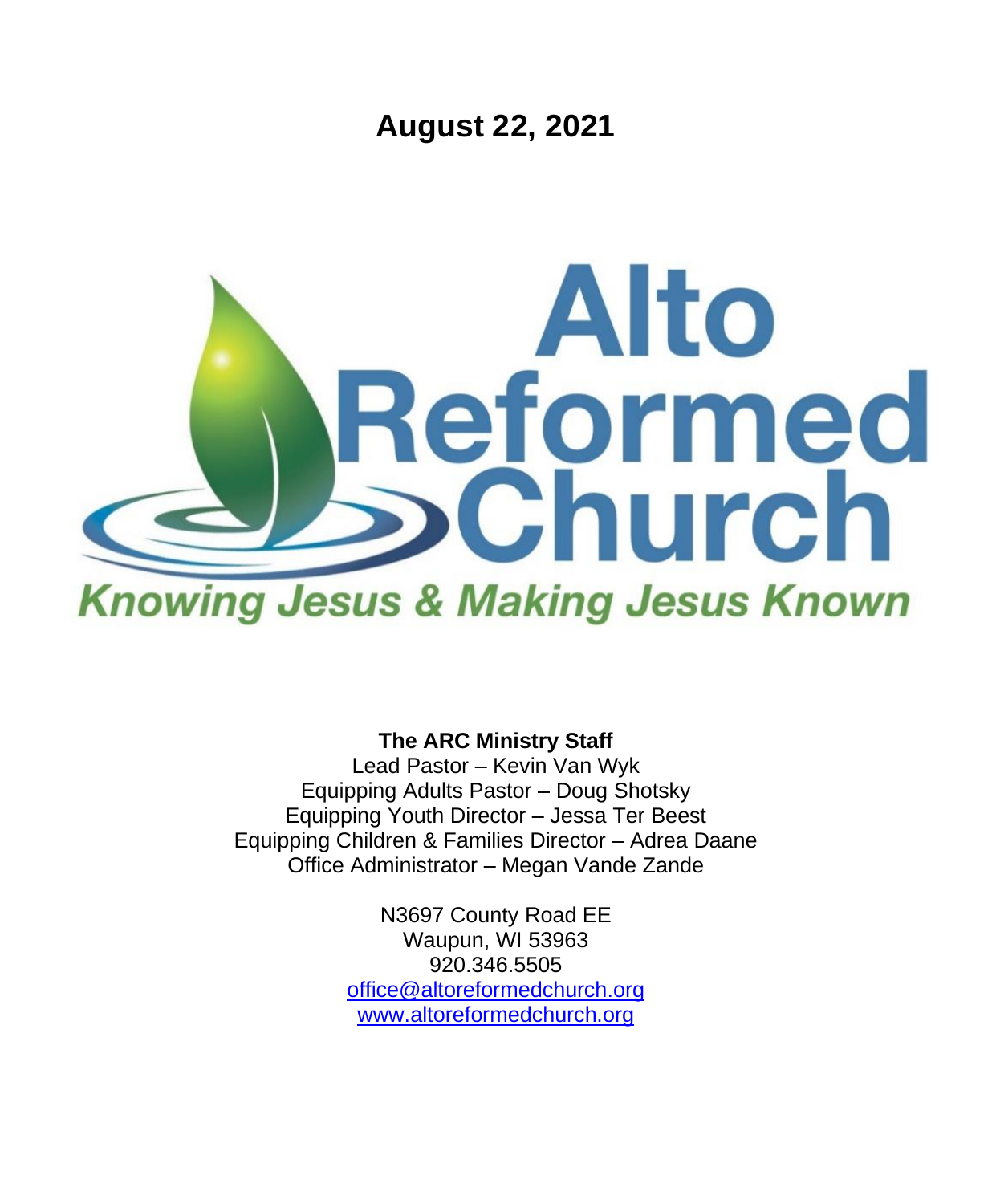#### **We Approach God**

Welcome & Announcements Praise Singing "Raise a Hallelujah" "In Christ Alone"

Congregational Prayer

Special Music – Michael Loomans "10,000 Reasons"

#### **We Hear God's Word**

Children's Message – Linda Mulder

Message – Rob Collins "Faith over Fear"

#### **We Respond to God**

Prayer "Is He Worthy"

Blessing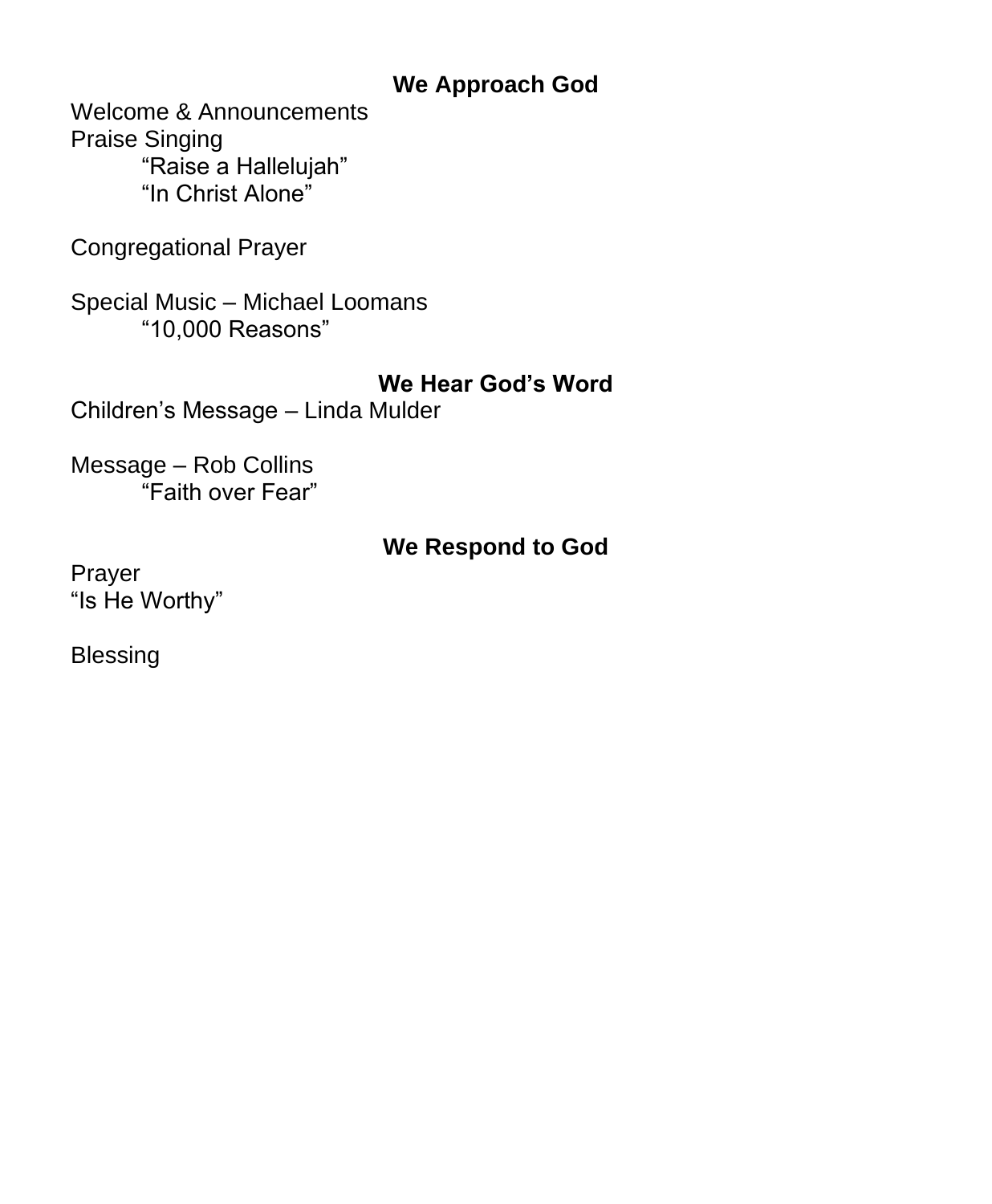### *Upcoming Events*

- **Aug 22** 9:30am Renewal 2021: Faith over Fear
- 2:00pm Lake Day
- **Aug 23** 6:00pm Middle/High School Bible Study Ice Cream Party
- 6:30pm Women's Ministry Team Meeting
- **Aug 24** 8:00am Prayer Meeting
- 7:00pm Equipping Children & Families Team Meeting
- **Aug 25** 7:30pm High School Pool Party
- **Aug 29** 8:30am Sunday School Guide Class
	- 9:30am Pastor Doug, Special Music Tricia & Jenica De Jager

6:30pm – Middle School Pool Party

## *Youth News*

**Bible Study** – All middle and high schoolers that have been attending summer Bible studies can come to church tomorrow (Monday) night from 6-7 for ice cream sundaes and games.

**High School pool party** – Wednesday, 7:30-9pm at Bob and Jodi Kloosterboer's house across from church.

**Middle School pool party** will be Sunday, August 29<sup>th</sup>, 6:30-8pm at Andy and Jenny Glewen's house.

# *Bulletin Board News*

**Offering** may be placed in one of the three white offering boxes located in the lobby. Upcoming benevolent schedule: 8/22 Regular Benevolence, 8/29 Brandon Food Pantry, 9/5 Missionary Salary.

A free will offering will be collected for Rob Collins' ministry. The loose cash in the offering boxes today will go towards this offering as well as any checks labeled Renewal.

**CCCD Van Fund –** We are collecting donations for a new van for the Caribbean Christian Centre for the Deaf. The goal is to collect a total of \$20,000. Donations should be labeled CCCD van fund (on the envelope or check memo) and may be placed in the offering boxes in the lobby.

Congrats to Gladys Kastein as she celebrates her 102<sup>nd</sup> birthday on August 24<sup>th</sup>. A note from her family: God has blessed her and us with so many wonderful years and her family and friends at Alto Reformed Church have played a big part in her life. Current circumstances limit the family's ability to invite you in person to share in her special day but we know many will be with her in spirit, thoughts and prayer. Thank you!!

Congrats to Audrey Elenius as she celebrates her 88<sup>th</sup> birthday on August 28<sup>th</sup>.

**Congrats** to Harvey & Elaine Daane as they celebrate their 64<sup>th</sup> wedding anniversary on August 28th .

AMEN articles are due next Sunday, August 29<sup>th</sup>.